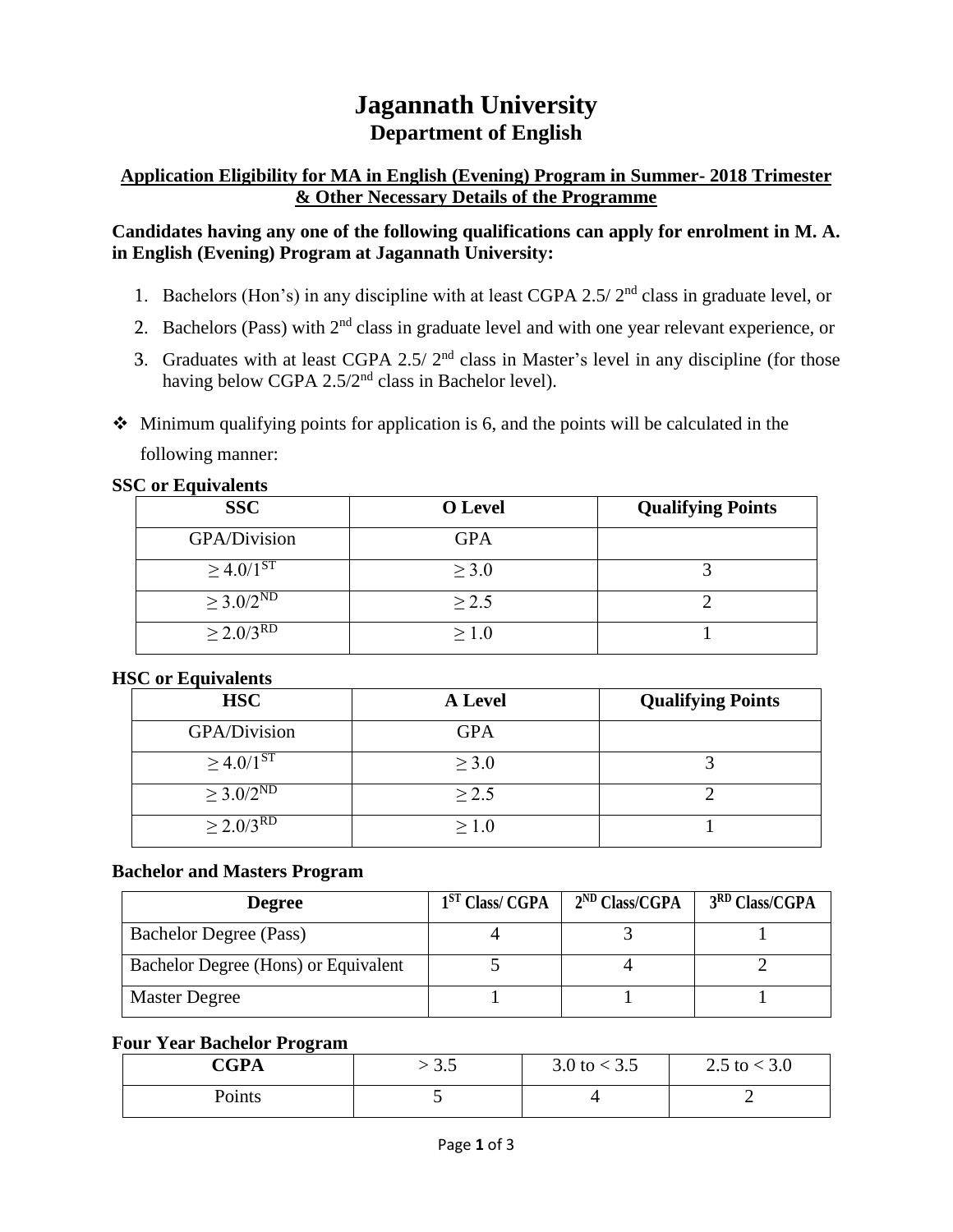The GCE passed applicants must have passed at least five subjects in the O-Level with at least C-grade in each of them and two subjects in the A- Level with at least C-grade in each of them.

Graduates fulfilling the above-mentioned criteria can apply in prescribed form to be collected from the Department of English at Jagannath University or downloaded from [www.jnu.ac.bd](http://www.jnu.ac.bd/) or from the facebook group: jnuenglisheve. Duly filled up forms along with copies of attested mark sheets and certificates of all examinations are to be submitted to the department within the stipulated time. **Application processing fee is Tk. 1000.**

## **Evaluation Criteria of Admission Test:**

An applicant is required to obtain a minimum qualifying score in the admission test set by the admission committee. To assess an applicants' eligibility for admission in the MA (Evening) program, total marks allocation will be as follows:

| <b>Evaluation Areas</b>                                                       | <b>Marks Allocated</b>                                                                                  |  |
|-------------------------------------------------------------------------------|---------------------------------------------------------------------------------------------------------|--|
| <b>Written Test</b>                                                           | 100                                                                                                     |  |
| Interview                                                                     | 28                                                                                                      |  |
| Qualifying points in SSC, HSC or<br>Equivalents, Bachelor and Masters Program | 72 (Highest qualifying points will be 12, so<br>$12\times6=72$ and lowest will be 6, so $6\times6=36$ ) |  |
| Total                                                                         | <b>200</b>                                                                                              |  |

#### **Details about the Courses:**

- A student is required to complete 20 written courses –each course consisting of 3 credits—and a viva-voce of 3 credits to earn the degree of Master of Arts in English.
- Students may be granted waiver of maximum 15 credits if similar courses they have completed in their undergraduate level.
- The five courses on which waiver may be granted will be offered in different trimesters as per the decision of the coordination committee of the programme.
- A student shall have to register minimum two courses and can register maximum five courses in every trimester.
- Students having full waiver and taking five courses in each trimester may complete the programme within 12 months.